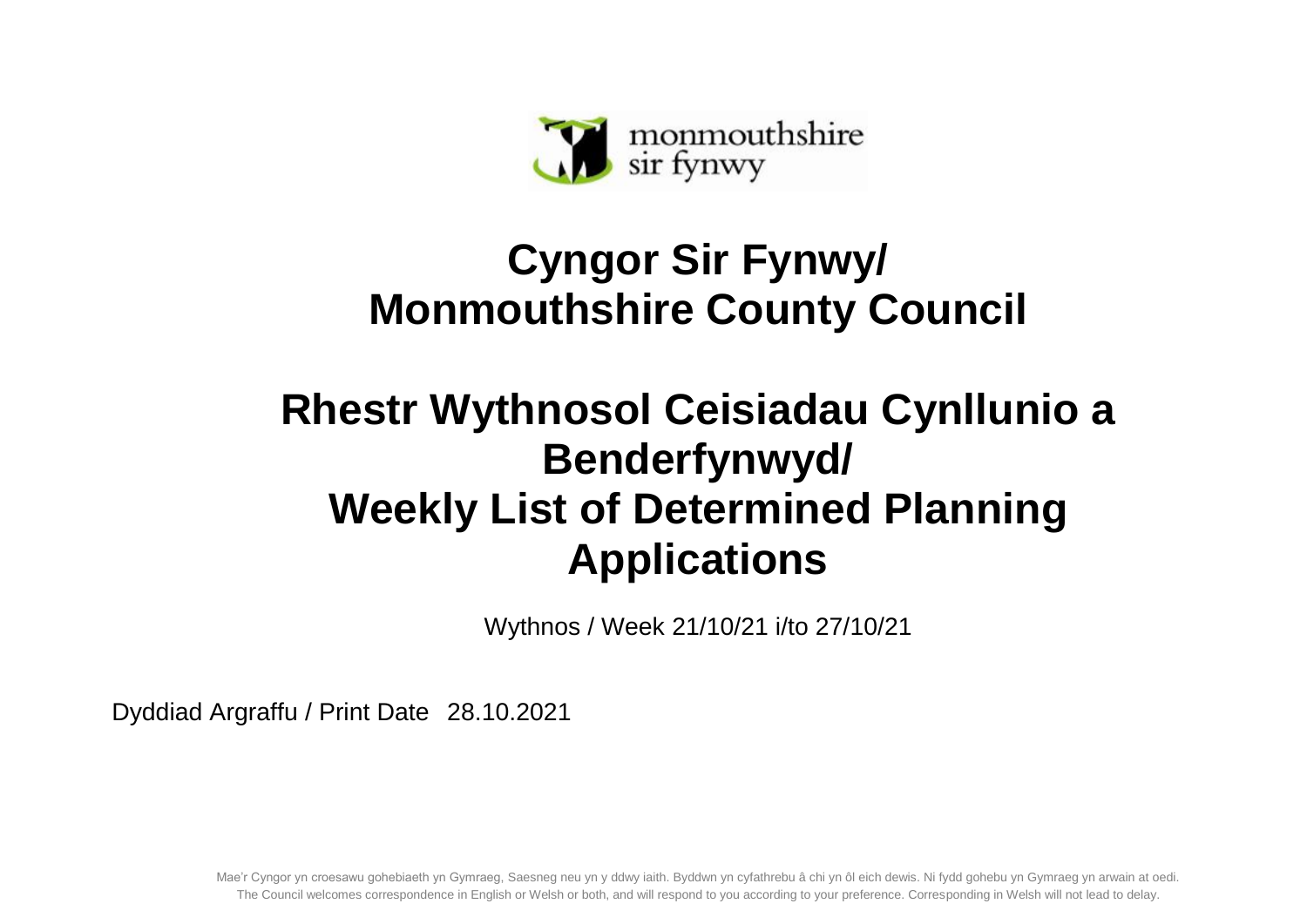| Ward/Ward                                                                   | <b>Rhif Cais/</b><br><b>Application</b><br><b>Number</b> | Disgrifia d o'r<br>Datblygiad/<br><b>Development</b><br><b>Description</b>                                                                                                                                    | <b>Cyfeiriad Safle/</b><br><b>Site Address</b>                                                   | Penderfyniad/<br><b>Decision</b> | Dyddiad y<br>Penderfyniad/<br><b>Decision Date</b> | Lefel Penderfyniad/<br><b>Decision Level</b> |
|-----------------------------------------------------------------------------|----------------------------------------------------------|---------------------------------------------------------------------------------------------------------------------------------------------------------------------------------------------------------------|--------------------------------------------------------------------------------------------------|----------------------------------|----------------------------------------------------|----------------------------------------------|
| <b>Crucorney</b><br>Plwyf/ Parish:<br>Crucorney<br>Community<br>Council     | DM/2021/01054                                            | Rear extension with<br>associated works.                                                                                                                                                                      | 43 Wern Gifford<br>Pandy<br>Monmouthshire<br>NP78RT                                              | Approve                          | 21.10.2021                                         | Delegated Officer                            |
| Wyesham<br>Plwyf/ Parish:<br>Monmouth<br><b>Town Council</b>                | DM/2021/00277                                            | Non-material<br>amendment to planning<br>consent<br>DM/2018/02047:-<br>Change to external<br>appearance following<br>revisions to internal<br>layout.                                                         | The Mayhill Hotel<br>Wyesham Road<br>Wyesham<br>Monmouth<br>Monmouthshire<br><b>NP25 3LX</b>     | Approve                          | 21.10.2021                                         | Delegated Officer                            |
| <b>Llanover</b><br>Plwyf/ Parish:<br>Llanover<br>Community<br>Council       | DM/2021/01744                                            | The construction of a 4<br>bedroom bungalow with<br>a footprint of 1200 sq<br>feet.                                                                                                                           | Pentre Quarry<br>Galchen Road<br>Llandewi<br>Rhydderch<br>Abergavenny<br>Monmouthshire<br>NP78SD | Application<br>Withdrawn         | 27.10.2021                                         | <b>Delegated Officer</b>                     |
| <b>Goytre Fawr</b><br>Plwyf/ Parish:<br>Goetre Fawr<br>Community<br>Council | DM/2021/01032                                            | Regularisation of as built<br>elevations. Marginal<br>increase of roof pitch to<br>meet minimum pitch<br>required in accordance<br>with slate manufacturers<br>recommendations and<br><b>Building Control</b> | <b>Brookside Farm</b><br>Nant-y-derry Road<br>Nantyderry<br>Goytre<br>Abergavenny<br>NP7 9DP     | Approve                          | 26.10.2021                                         | <b>Delegated Officer</b>                     |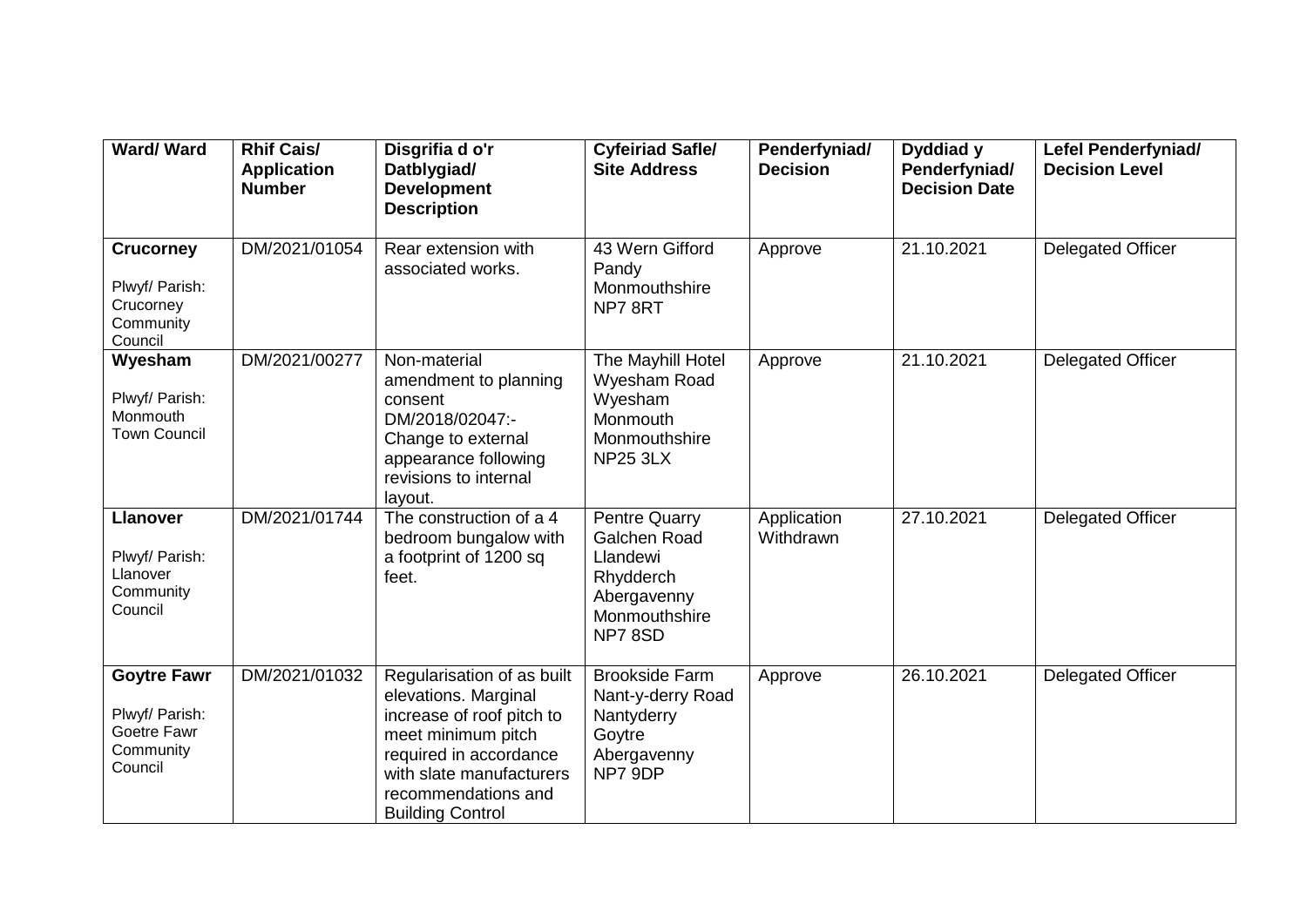|                                                                             |               | requirements.                                                                                                                                                                                                                                                    |                                                                                                      |         |            |                           |
|-----------------------------------------------------------------------------|---------------|------------------------------------------------------------------------------------------------------------------------------------------------------------------------------------------------------------------------------------------------------------------|------------------------------------------------------------------------------------------------------|---------|------------|---------------------------|
| <b>Goytre Fawr</b><br>Plwyf/ Parish:<br>Goetre Fawr<br>Community<br>Council | DM/2021/01441 | Construction of a new<br>enclosed unheated porch<br>on an outbuilding.                                                                                                                                                                                           | Trengrove<br>Nant-y-derry Road<br>Nantyderry<br>Goytre<br>Abergavenny<br>NP7 9DP                     | Approve | 27.10.2021 | <b>Delegated Officer</b>  |
| Raglan<br>Plwyf/ Parish:<br>Raglan<br>Community<br>Council                  | DM/2021/01338 | Proposed demolition of<br>existing rear<br>conservatory and part<br>demolition of existing<br>rear extension, for<br>proposed construction of<br>a two storey rear<br>extension.                                                                                 | <b>Wilcae Cottage</b><br><b>Usk Road</b><br>Raglan<br><b>Usk</b><br>Monmouthshire<br><b>NP15 2HJ</b> | Approve | 25.10.2021 | <b>Committee Decision</b> |
| Usk <sup>-</sup><br>Plwyf/ Parish:<br>Usk Town<br>Council                   | DM/2021/01719 | Tree branches are<br>encroaching the tower.<br>In the compound there is<br>a Alder tree the branches<br>are encroaching towards<br>the tower. Supply a<br>NPTC trained team to<br>cut the branches of the<br>alder tree back giving 3m<br>clearance to the Tower | <b>Cellnex Mast</b><br><b>Castle Farm</b><br>Gwent<br><b>NP15 1SD</b>                                | Approve | 26.10.2021 | <b>Delegated Officer</b>  |
| Llangybi<br>Fawr<br>Plwyf/ Parish:<br>Llangybi Fawr<br>Community<br>Council | DM/2021/00996 | Renewal of approved<br>application<br>DC/2016/00457 -<br>Replacement of existing<br>outbuilding.                                                                                                                                                                 | Old Oak Barn<br>Caerderri<br>Coed Y Paen<br>Pontypool<br>Monmouthshire<br>NP4 OTB                    | Approve | 22.10.2021 | <b>Delegated Officer</b>  |
| <b>St Arvans</b><br>Plwyf/ Parish:                                          | DM/2021/01356 | Modifications to<br>application<br>DM/2018/00285 (drawing                                                                                                                                                                                                        | Golderfield<br>5 Rogerstone<br><b>Grange Barns</b>                                                   | Approve | 21.10.2021 | <b>Delegated Officer</b>  |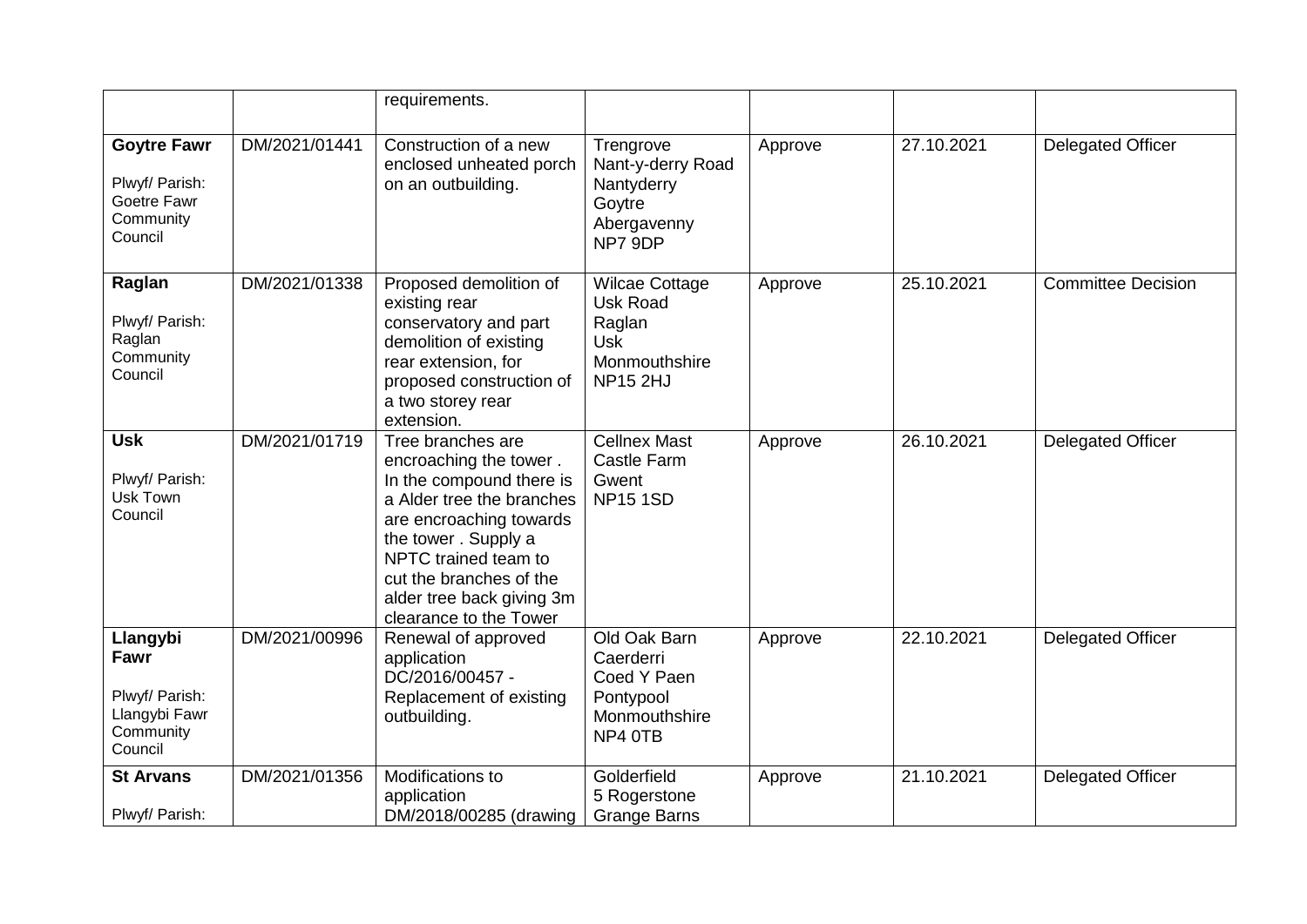| St Arvans<br>Community<br>Council                                     |               | schedule as listed on<br>previous approval<br>notice).                                                                                                                                                                                                                                   | <b>Grange Road</b><br>Rogerstone<br>Grange<br>St Arvans<br>Chepstow<br>Monmouthshire<br><b>NP16 6EU</b> |         |            |                          |
|-----------------------------------------------------------------------|---------------|------------------------------------------------------------------------------------------------------------------------------------------------------------------------------------------------------------------------------------------------------------------------------------------|---------------------------------------------------------------------------------------------------------|---------|------------|--------------------------|
| <b>Caerwent</b><br>Plwyf/ Parish:<br>Caerwent<br>Community<br>Council | DM/2021/01298 | Demolition of rear single<br>storey annexe and<br>construction of single<br>storey front porch and<br>two storey side and rear<br>extension containing<br>living/dining room, utility<br>room and family room at<br>G.F. with two bedrooms<br>and two en suites at first<br>floor level. | 17 Eastgate<br>Crescent<br>Caerwent<br>Caldicot<br>Monmouthshire<br><b>NP26 5AN</b>                     | Approve | 25.10.2021 | <b>Delegated Officer</b> |
| <b>St Kingsmark</b><br>Plwyf/ Parish:<br>Chepstow Town<br>Council     | DM/2021/01143 | Single storey rear<br>extension.                                                                                                                                                                                                                                                         | 31 Huntfield Road<br>Chepstow<br>Monmouthshire<br><b>NP165SB</b>                                        | Approve | 21.10.2021 | <b>Delegated Officer</b> |
| <b>St Kingsmark</b><br>Plwyf/ Parish:<br>Chepstow Town<br>Council     | DM/2021/01152 | The proposal is for a<br>single storey rear<br>extension, loft<br>conversion with dormer<br>box roof extension and<br>internal alterations. The<br>proposal will comply with<br>permitted development<br>regulations as described<br>below.                                              | 19 Edmond Locard<br>Court<br>Chepstow<br>Monmouthshire<br><b>NP16 6FA</b>                               | Approve | 21.10.2021 | <b>Delegated Officer</b> |
| <b>St Marys</b><br>Plwyf/ Parish:                                     | DM/2021/01462 | Proposed Change of Use<br>of part ground floor from<br>Office (Class B1) to a                                                                                                                                                                                                            | <b>Engine Rooms</b><br><b>Station Road</b><br>Chepstow                                                  | Approve | 22.10.2021 | <b>Delegated Officer</b> |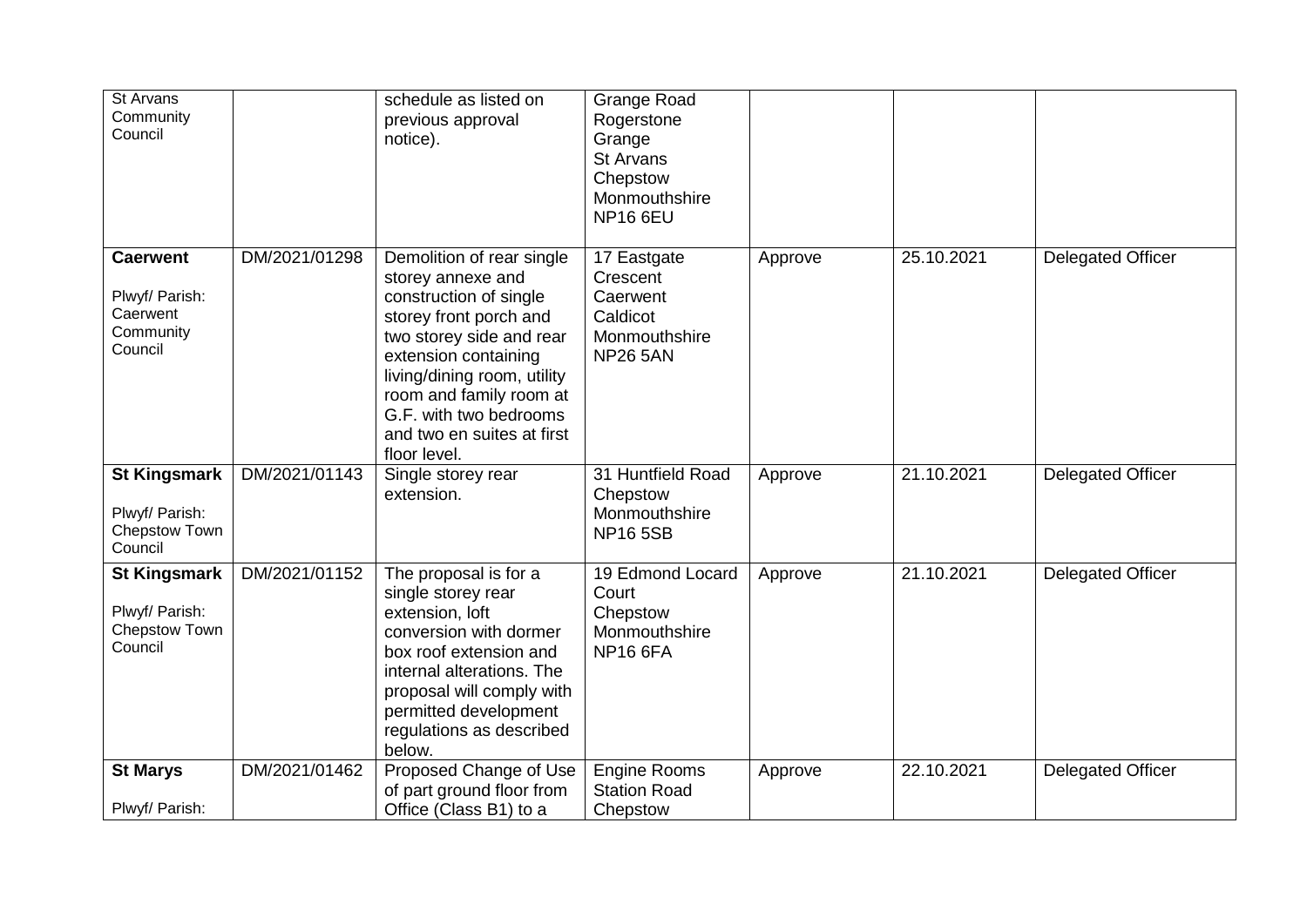| Chepstow Town<br>Council                                                                   |               | <b>Dental Surgery (Class</b><br>D <sub>1</sub>                                                                                                                                                                     | Monmouthshire<br><b>NP16 5PB</b>                                                    |         |            |                          |
|--------------------------------------------------------------------------------------------|---------------|--------------------------------------------------------------------------------------------------------------------------------------------------------------------------------------------------------------------|-------------------------------------------------------------------------------------|---------|------------|--------------------------|
| <b>Larkfield</b><br>Plwyf/ Parish:<br>Chepstow Town<br>Council                             | DM/2021/01082 | <b>Non Material</b><br>Amendment to<br>application<br>DC/2017/00623.<br>(Amendment to North<br>and South elevations).                                                                                              | Envy<br><b>Hardwick Hill Lane</b><br>Chepstow<br>Monmouthshire<br><b>NP16 5PP</b>   | Approve | 27.10.2021 | <b>Delegated Officer</b> |
| <b>Castle</b><br>Plwyf/ Parish:<br>Abergavenny<br><b>Town Council</b>                      | DM/2019/01793 | Extension to the existing<br>foodstore, extension and<br>reconfiguration to the<br>layout of the existing car<br>park, and the demolition<br>and re-siting of an ATS<br>Euromaster motor<br>vehicle service centre | Aldi<br><b>Mill Street</b><br>Abergavenny<br>Monmouthshire<br>NP7 5HE               | Approve | 25.10.2021 | <b>Delegated Panel</b>   |
| <b>Dixton With</b><br><b>Osbaston</b><br>Plwyf/ Parish:<br>Monmouth<br><b>Town Council</b> | DM/2021/00733 | Modification of condition<br>2 relating to<br>DM/2019/00804.                                                                                                                                                       | Thornycroft<br><b>Prospect Road</b><br>Monmouth<br>Monmouthshire<br><b>NP25 3SZ</b> | Approve | 25.10.2021 | <b>Delegated Panel</b>   |
| <b>Dixton With</b><br><b>Osbaston</b><br>Plwyf/ Parish:<br>Monmouth<br><b>Town Council</b> | DM/2021/00770 | Convert conservatory to<br>room, new utility to side<br>and detached garage.                                                                                                                                       | 4 Lancaster Way<br>Osbaston<br>Monmouth<br>Monmouthshire<br><b>NP25 3BE</b>         | Approve | 25.10.2021 | <b>Delegated Officer</b> |
| <b>Dixton With</b><br><b>Osbaston</b><br>Plwyf/ Parish:<br>Monmouth<br><b>Town Council</b> | DM/2021/01333 | Single storey infill<br>extension                                                                                                                                                                                  | Lexington House<br><b>Hereford Road</b><br>Monmouth<br><b>NP25 3HQ</b>              | Approve | 21.10.2021 | <b>Delegated Officer</b> |
| <b>Dixton With</b><br><b>Osbaston</b>                                                      | DM/2021/01601 | Discharge of conditions 7<br>(windows, doors, eaves),                                                                                                                                                              | Hatcham Barn<br><b>Cwrt William Jones</b>                                           | Approve | 21.10.2021 | <b>Delegated Officer</b> |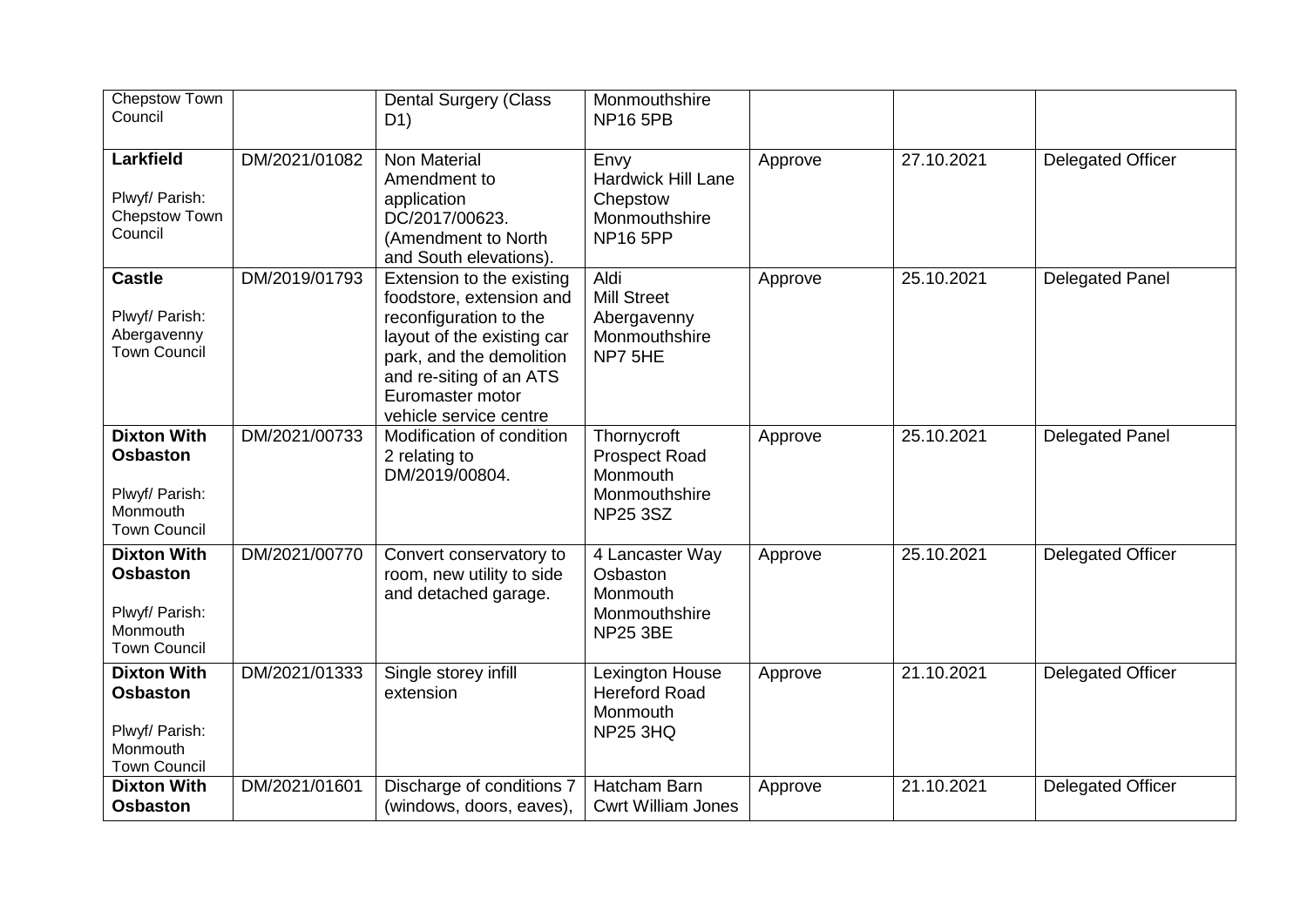| Plwyf/ Parish:<br>Monmouth<br><b>Town Council</b>                                          |               | and 8 (cladding, roof<br>covering) of Listed<br><b>Building Consent</b><br>DM/2018/00895.                                                                                                                                    | Monmouth<br><b>NP25 3AE</b>                                                                         |         |            |                          |
|--------------------------------------------------------------------------------------------|---------------|------------------------------------------------------------------------------------------------------------------------------------------------------------------------------------------------------------------------------|-----------------------------------------------------------------------------------------------------|---------|------------|--------------------------|
| <b>Dixton With</b><br><b>Osbaston</b><br>Plwyf/ Parish:<br>Monmouth<br><b>Town Council</b> | DM/2021/01602 | Discharge of conditions 5<br>(Written Scheme of<br><b>Historic Environment</b><br>Mitigation), 6 (Historic<br><b>Building Recording and</b><br>Analysis) and 11 (Means<br>of Enclosure) of planning<br>consent DM/2018/00894 | Hatcham Barn<br><b>Cwrt William Jones</b><br>Monmouth<br><b>NP25 3AE</b>                            | Approve | 21.10.2021 | <b>Delegated Officer</b> |
| <b>Drybridge</b><br>Plwyf/ Parish:<br>Monmouth<br><b>Town Council</b>                      | DM/2020/01790 | Change of use of first<br>and second floors from<br><b>A2 Professional Services</b><br>to C3 Residential and<br>internal changes for the<br>conversion of the upper<br>floors.                                               | 16 Agincourt<br>Square<br>Monmouth<br><b>NP25 3DY</b>                                               | Approve | 27.10.2021 | <b>Delegated Officer</b> |
| <b>Drybridge</b><br>Plwyf/ Parish:<br>Monmouth<br><b>Town Council</b>                      | DM/2021/01209 | Renovation of shopfront.                                                                                                                                                                                                     | The Malthouse<br>10 - 14 St Mary's<br><b>Street</b><br>Monmouth<br>Monmouthshire<br><b>NP25 3DB</b> | Approve | 21.10.2021 | <b>Delegated Officer</b> |
| <b>Drybridge</b><br>Plwyf/ Parish:<br>Monmouth<br><b>Town Council</b>                      | DM/2021/01358 | Discharge of condition 4<br>relating to application<br>DM/2021/00395<br>(ecological method<br>statement).                                                                                                                    | Salts Lodge<br>Ancrehill Lane<br>Monmouth<br>Monmouthshire<br><b>NP25 5HS</b>                       | Approve | 21.10.2021 | <b>Delegated Officer</b> |
| <b>Drybridge</b><br>Plwyf/ Parish:<br>Monmouth<br><b>Town Council</b>                      | DM/2021/01359 | Discharge of condition 3<br>relating to<br>DM/2021/00394<br>(ecological method<br>statement).                                                                                                                                | Salts Lodge<br>Ancrehill Lane<br>Monmouth<br>Monmouthshire<br><b>NP25 5HS</b>                       | Approve | 21.10.2021 | <b>Delegated Officer</b> |